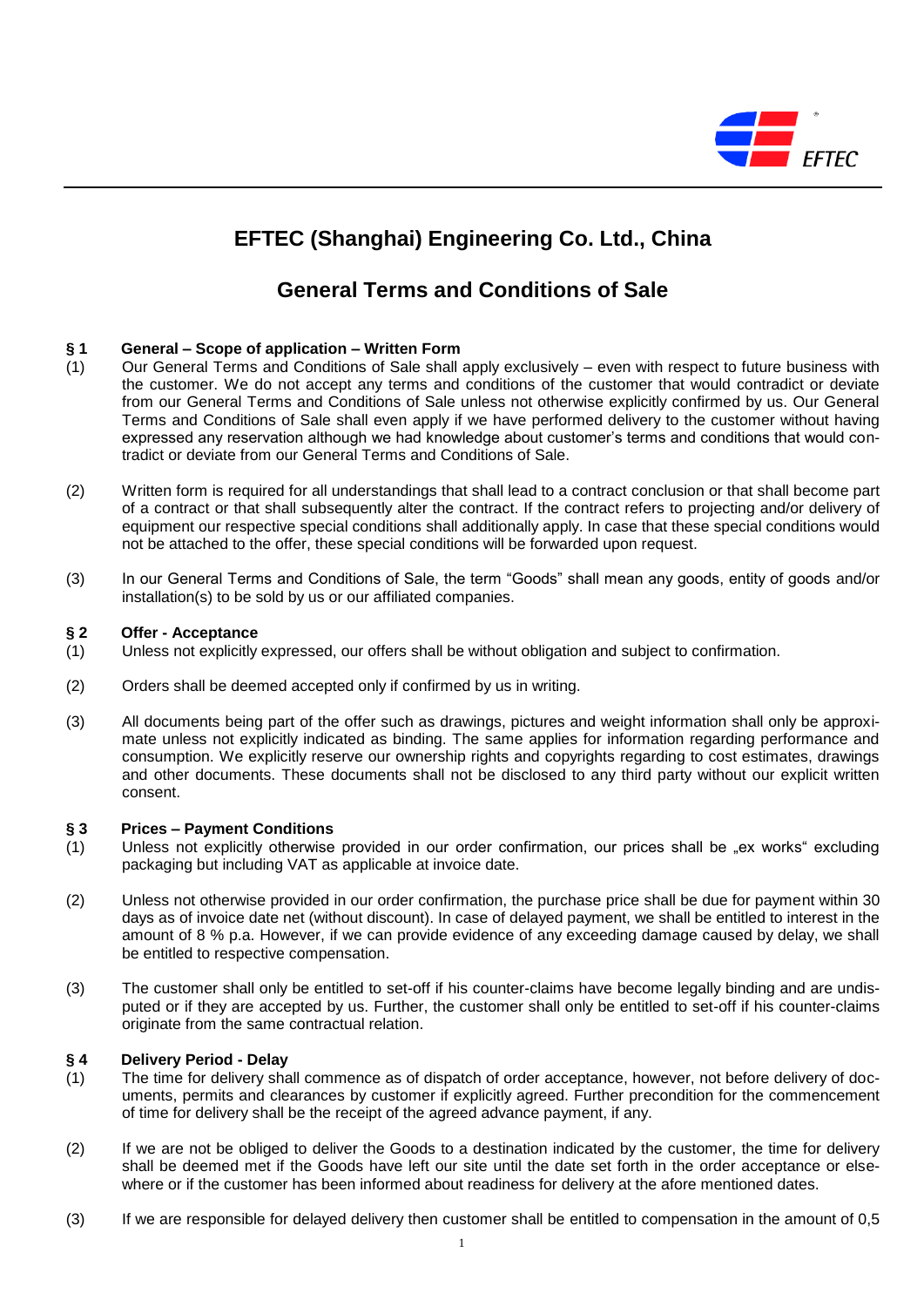

% of the value of delivery for each completed week of delay. However, the total compensation shall not exceed 5 % of the value of delivery. We shall have the right to provide evidence that the actual damage amounts to less. This limitation of liability shall not apply in case of intent or gross negligence by us.

(4) If the customer is responsible for delayed delivery then we shall be entitled to compensation – commencing one month after indication of readiness for delivery – for costs of storage at our site, however, at least in the amount of 0,5 % of the invoice amount per month. Customer shall have the right to provide evidence that the actual damage amounts to less.

#### **§ 5 Pass of Risk**

- (1) Unless not otherwise provided the delivery shall be made "ex works" (EXW, Incoterms 2010). The risk shall pass to customer when we have informed him that the good is ready for delivery.
- (2) If we perform the shipment upon request of customer, customer shall bear the risk and costs of such shipment. Way and manner of shipment shall be at our free disposition unless not otherwise explicitly agreed upon in writing.
- (3) If the delivery is freight paid then customer shall bear the additional costs that arise from any request of particular way of delivery. Upon customer's request we will provide transport insurance coverage for the delivery. Customer shall bear the respective costs.

#### **§ 6 Acceptance**

- (1) After completion of the installation the customer shall arrange an acceptance test of the scope of performance in our attendance. We shall give notice to the customer in written form about readiness for acceptance. The customer shall be obliged to carry out the acceptance test within 8 working days after having received such notice.
- (2) It shall be subject to sole responsibility of the customer to take care that the acceptance test could be carried out and the agreed test conditions are met. The customer shall bear the costs of any acceptance tests, however excluding our costs related to our representatives and vicarious agents (incl. employees and staff). The customer, amongst others, shall provide at own costs energy, lubricants, water, combustibles, raw materials and all and any other materials which are necessary in order to carry out the acceptance tests, respectively last adaptions within the preparation of the acceptance test. The customer shall also provide all and any work force, auxiliaries as well as equipment- and test objects which are necessary in order to carry out the respective acceptance test.
- (3) The scope of performance shall be deemed accepted if the acceptance test has been carried out successfully. The parties shall be obliged to confirm the acceptance by an acceptance certificate to be signed by both parties.
- (4) If the acceptance test came to the result that the scope of performance did not meet the requirements of the contract, we shall remedy such defect. § 6 clause (1) shall apply accordingly related to the new subsequent acceptance test. Minor defects which do not affect the performance of the plant do not prevent the success of any test of acceptance.
- (5) If the customer received a notice in the meaning of  $\S 6$  clause (1) and if the acceptance test has not been carried out within 8 working days, the scope of performance shall be deemed accepted on  $8<sup>th</sup>$  working day after receipt of such notice by the customer. In such case, we are entitled to solely sign the acceptance certificate, provided that the delay of acceptance test has not been caused by our fault.
- (6) The customer shall not be entitled to use the scope of performance or part of it before acceptance. If it was nonetheless used, the respective scope of performance shall be deemed accepted. Thus the acceptance test shall be deemed carried out if it has not been executed within 3 months after the SOP (start of production) due to reasons beyond our responsibility. Alternatively the acceptance test also shall be deemed carried out if it was not carried out within 18 months after signing the contract due to reasons beyond our responsibility. The execution of an acceptance test in such cases shall not be required any longer and we shall be entitled to sole-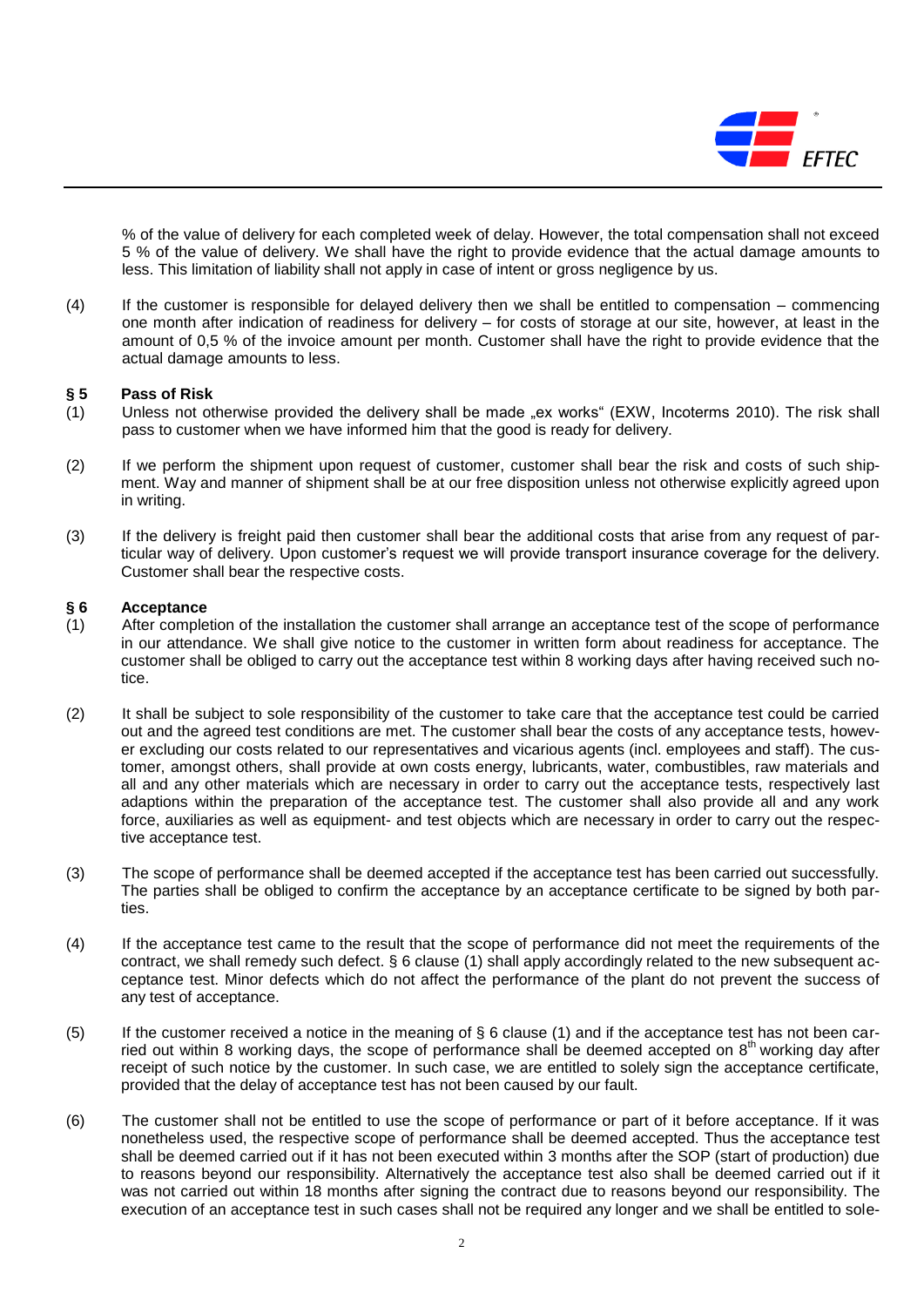

ly sign the acceptance certificate.

- (7) Upon acceptance, but notwithstanding other restrictions of liability, our liability in respect of visible defects (German: *erkennbare Mängel*) shall be excluded to the extent the customer has not expressly reserved assertion of claims related to a specific defect. Such reservation shall be made in writing or has to be noted in the signed certificate of acceptance.
- (8) If and to the extent our representatives and vicarious agents nonetheless remain at the place of acceptance after acceptance upon request of the customer, remuneration of such attendance and of possible operations shall be made on basis of our respective valid price list.

#### **§ 7 Defect Claims**

We shall be liable for defects solely as provided in the following. Any further claims shall be excluded except for customer's right to rescind as provided for in these General Terms and Conditions of Sale:

- (1) Customer shall be entitled to claim post-performance (German: *Nacherfüllung*) via remedy of defects (German: *Ausbesserung*) or delivery of a fault free substitute with respect to all parts which show to be unfit or materially impaired for use – in particular because of faulty construction, bad materials and defective completion. We shall have the right to choose the kind of remedy. In case that we would be liable for a defect, we thus shall be entitled to chose whether we would remedy defects or deliver a fault free substitute. We shall be entitled to refuse post-performance if the remedy of defects or delivery of a fault free substitute would only be possible at unreasonable costs.
- (2) The Goods shall be inspected without undue delay upon receipt. Obvious defects shall be notified in writing to us within 5 days upon receipt. Otherwise customer shall not be entitled to any defect claims.
- (3) Regarding third party products our liability shall be limited to the assignment of liability and guarantee claims to which we are entitled towards such third party. We shall be liable in second degree according to this § 7 if the claiming towards the third party is unsuccessful.
- (4) We shall not be liable for damages that have been caused by the following: Improper or unqualified use, faulty assembly respectively start-up by customer or any third party engaged by him, ordinary wear and tear, faulty or careless handling, use of improper equipment or spare parts, insufficient construction works, unqualified chemical or electro-mechanic or electric influences unless we are not responsible for such damages.
- (5) In order to enable us to perform remedy or substitutional delivery as deemed to be necessary according to our fair discretion, customer shall – upon consultation with us – provide sufficient time and opportunity to us as well as man power at our costs. If customer should not obey this obligation then we shall be exempted from our guarantee liability (German: *Gewährleistungspflicht*). Moreover, customer shall only be entitled to remedy defects at our costs if we are in delay with remedy of defects. However, in urgent case of danger of operational safety customer shall be entitled to remedy defects himself or through third parties and claim appropriate reimbursement of costs even if we should not be in delay. For the rest we shall be entitled to refuse the remedy of defects as long as customer has not fulfilled his due obligations.
- (6) Customer's right to rescind from the contract (German: *zurücktreten*) or to claim decrease (German: *Minderung*) of the purchase price shall be subject to the statutory rules.
- (7) Damage compensation because of defects shall be subject to § 8.
- (8) No guarantee (German: *Gewährleistung*) shall be granted regarding repair works that we have performed without any legal obligation hereto.
- (9) We shall not be responsible that Goods delivered by us will comply with non-German statutory laws unless not otherwise agreed upon in writing.
- (10) In case that a guarantee (German: *Garantie*) was granted in an contract we shall be liable according to the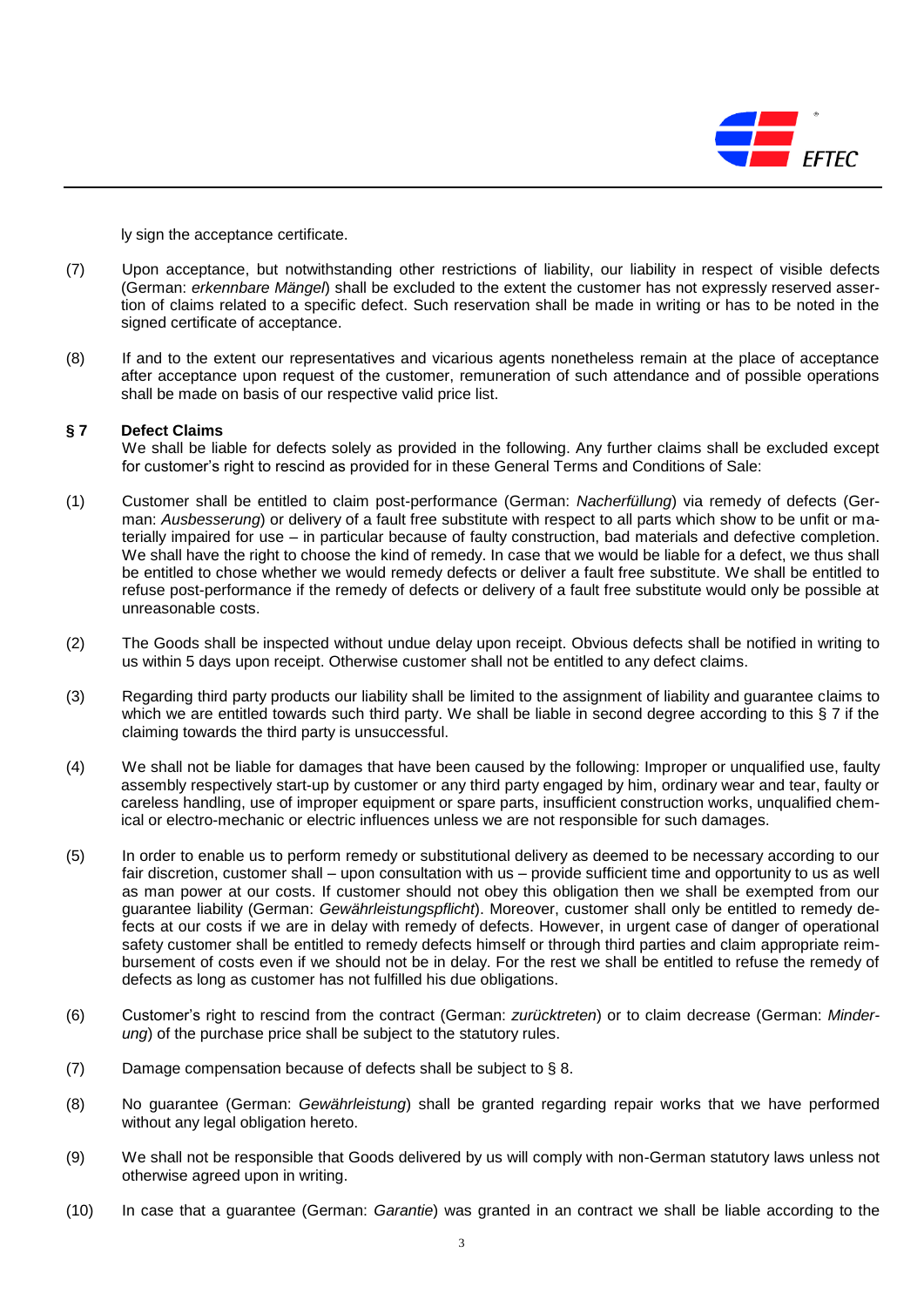

content of such guarantee.

#### **§ 8 Damage Compensation and Limitation Period**

- (1) Our liability for damages shall be exclusively subject to the following provisions regardless whether based on contractual or other grounds with the exception of above § 4 (Delay). If according to that provisions damage compensation is limited, such limitation shall also apply in respect of useless expenses.
- (2) In case that we have fraudulently concealed a defect of Goods or in case of a guarantee regarding the character (German: *Beschaffenheit*) of Goods we shall be liable for damage compensation in accordance with the statutory rules.
- (3) Furthermore, if we or any of our representatives or vicarious agents (German: *Erfüllungsgehilfen*) wilfully or negligently causes death, personal injury or damage to health, we shall be liable for damages in accordance with the relevant statutory provisions
- (4) Further, we shall be liable in accordance with the statutory rules if customer claims damages that either arise from intentional or grossly negligent actions by us including our representatives or vicarious agents or that arise because we have culpably violated an "essential contractual obligation" (German: *wesentliche Vertragspflicht*). In case of lack of intentional behaviour on our side or on that of our representatives or vicarious agents, our obligation to compensate damages shall be limited to predictable and typically occurring damages. The term "essential contractual obligation" in this context means an essential obligation, as specifically described in the relevant agreement, the breach of which endangers attainment of the agreement's purpose itself. The "essential contractual obligation" thus concerns a compulsory obligation, which generally must be fulfilled to enable due execution of the agreement, and which the customer may typically and reasonably expect to be observed.
- (5) In case of slightly negligent violation of an essential contractual obligation our obligation to compensate personal and property damages shall be limited to the amount covered by our professional liability and product liability insurance. We are prepared to provide evidence about the amount of insurance coverage upon request of customer. In case that no insurance cover should exist we shall be obliged to compensate damages.
- (7) Unless not otherwise provided herein, our liability for damages shall be excluded. Unless not otherwise provided in above paragraphs (2) to (5) we shall therefore not be liable for damages that have not occurred directly on the Goods (e.g. loss of profit or further pure pecuniary losses of customer), as well as for damages because of violation of collateral duties (German: *Nebenpflicht*) that are arising from an obligation or statutory rules (e.g. faulty advise, care or instruction, construction of package and maintenance instruction) as well as for claims arising from non-contractual liability.
- (8) If and to the extent our liability is excluded or limited, this shall also apply with regard to any personal liability of our representatives and vicarious agents.

#### **§ 9 Statute of Limitation**

- (1) Claims based on defects shall be time-barred after one (1) year as of pass of risk unless customer raises claims based on fraudulently concealed defects or based on other intentional behaviour of us or based on a guarantee granted by us regarding the character (German: *Beschaffenheit*) of Goods for a longer period of time.
- (2) The statute of limitation for other damage claims shall be one (1) year as from their occurrence (German: *Entstehung*). This shall not apply if claims are raised based on intentional damnification, tort, death, personal injury, damage to health or the German Act on Product Liability.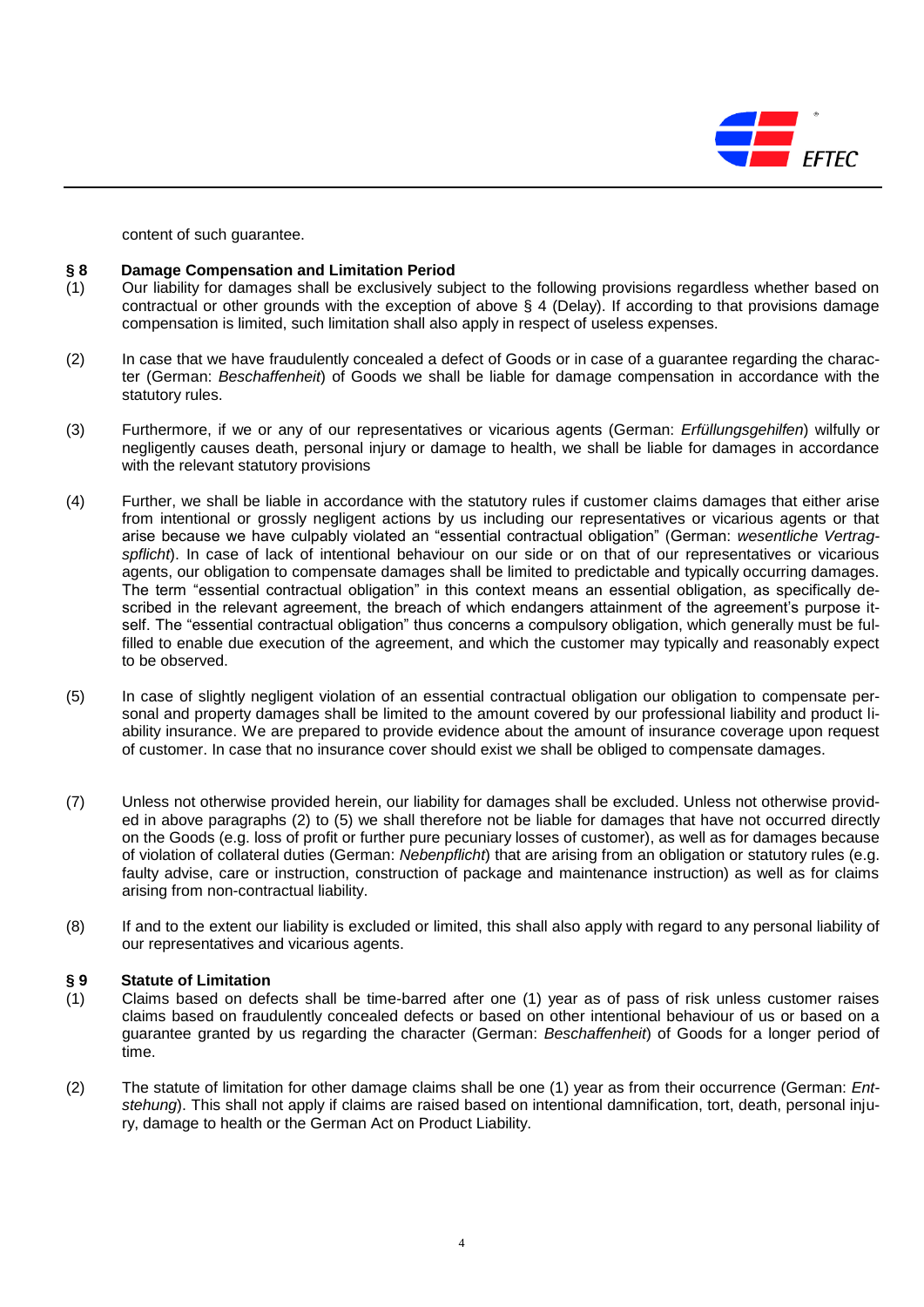

# **§ 10 Force Majeure**

- (1) Our obligation to performance under this agreement shall be suspended and any time limit for delivery shall be prolonged if and as long as we are not able to fulfil our contractual obligations because of force majeure. We shall be obliged to inform customer without undue delay about the existence of such obstacles. If such obstacle should exist for more than three months then both parties shall be entitled to rescind this agreement. Possible legal rights to rescind from the agreement shall remain unaffected.
- (2) The customer shall not be entitled to damages because of such rescission.
- (3) Force majeure for the purposes of §10 clause (1) are external, unforeseeable and inevitable events, such as e.g. natural disaster, raw material or energy shortness, fire, war and riot or other incidents for which we are not responsible, regardless of whether they occur in our business or in a third party's business, upon which the production or transportation of the Goods essentially depends. Industrial actions which occur in our or in a third party's business shall entitle us to rescind from the agreement if they cause impossibility (German: *Unmöglichkeit*) of due performance. In case of delays caused by industrial actions we shall be entitled to extent the time period for performance and/or other periods.
- (4) The provisions of this § 10 shall also apply if we are already in delay with our performance at the time when force majeure occurs.

#### **§ 11 Retention of Title**

- (1) We retain the title of ownership (German: *Eigentumsvorbehalt*) of the Goods until receipt of all payments under the respective supply agreement. In case of current account the retained title shall function as security for the respective current balance. In case of breach of agreement by customer, in particular delayed payment, we shall be entitled to take back the Goods. The customer shall in such case be obliged to return the Goods. Subsequent to take back of Goods we shall be entitled to realization. The profit of realization minus appropriate costs of realization shall be deducted from customer's account payable.
- (2) Customer shall be entitled to carefully handle the Goods. In particular, he shall be obliged to provide adequate fire-, water- and burglary-replacement value insurance. Customer shall be obliged to provide evidence of such insurance cover. Customer herewith shall assign all claims against the insurance to the extent they are referring to the Goods delivered by us.
- (3) Customer shall not be entitled to mortgage or provide equitable lien (German: *Sicherungseigentum*) regarding the Goods to which we have retained title of ownership. In case of pledge or other third party actions customer shall be obliged to inform us in writing without undue delay.
- (4) Any processing or transformation by the customer of the Goods which are subject to our retention of title is always undertaken for our account. If the Goods are processed together with other goods that are not our property, we shall have co-ownership of the new processed object with a share in proportion to the value of the Goods against the value of the other processed goods, each at the moment of processing. The customer shall store the processed goods, whether we own them fully or partially, for us free of charge. For all other aspects, the provisions applicable to Goods subject to retention of title shall also apply to the processed object.
- (5) If the Goods are inseparably combined, intermixed or mingled with other goods that are not our property, § 11 clause (4) shall apply mutatis mutandis, provided that it shall be deemed agreed that the customer transfers to us a proportional co-ownership if the respective Goods are combined, intermixed or mingled in such a way that the goods owned by the customer are to be regarded as the principal goods.
- (6) Customer shall be entitled to further sell the goods in the course of ordinary business. However, he shall herewith already now assign to us all his claims in the invoice amount (including VAT) which he gains towards any third party because of such further sale. This shall apply irrespectively whether such sale has happened without or after any combination. However, customer shall be entitled to collect such claims even after assignment to us. Our right to collect such claim by ourselves shall remain untouched. We shall undertake not to collect such claims as long as the customer is obeying his payment obligations and has not delayed payments and no insolvency procedure has been applied for or cessation of payments has occurred. However, if such cases should occur we shall have the right to claim information from the customer regarding the assigned claims and